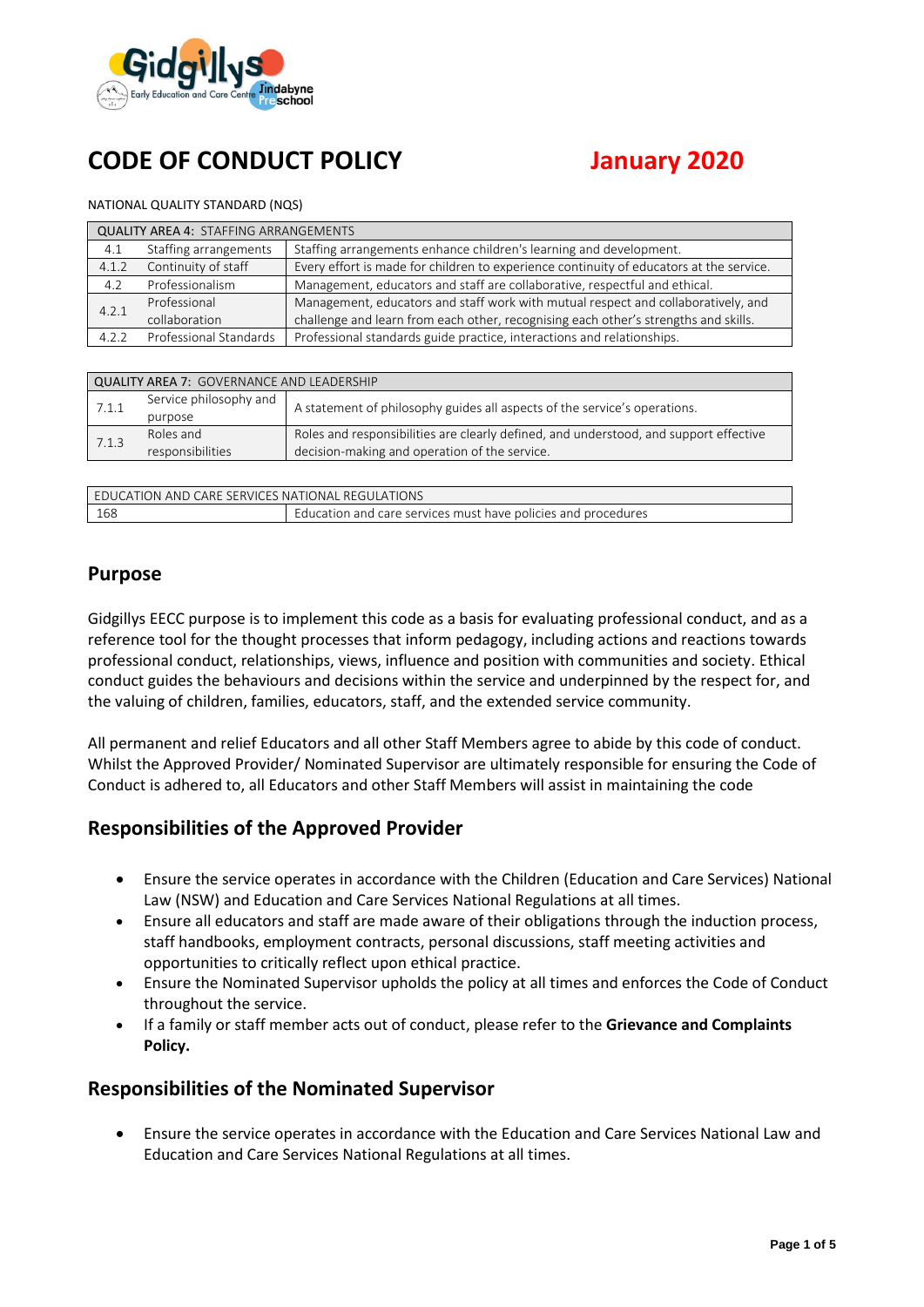

- Ensure all educators and staff are made aware of their obligations to conduct themselves in an ethical and professional manner through personal discussions, staff meeting activities and opportunities to critically reflect upon ethical practice.
- Ensure decision making processes are clear and transparent.
- Ensure there is a copy of the ECA Code of Ethics displayed in a prominent place within the service for educators/staff and families to access.
- Ensure that there are times when all educators can participate in staff meetings to discuss and reflect on the practices within the service in relation to continuous improvement.
- The health, welfare, and progress of the child are promoted.
- The child is provided with a range of activities designed to promote social, emotional, cognitive, cultural and physical development.
- The child is (where appropriate) provided with regular and varied meals and refreshments, having regard to the child's age.
- The child is provided with educational and recreational activities (both on an individual and a group basis) that are suitable and adequate for the needs and interests of the child.
- Children are not to be inappropriately disciplined at any time.

# **Responsibilities of the Educators/Volunteers**

- Educators/volunteers have a responsibility to comply with Legislation, Council Policies, Guiding Principles and Procedures, the National Quality Framework and the Code of Conduct to perform their duties effectively.
- Ensure they have read and understood the ECA Code of Ethics and service philosophy.
- Maintain their knowledge of the broad legislation and conventions that apply to their role with children, families and their team.
- Educators/volunteers are expected to always behave in ways that promote the safety, welfare and wellbeing of children.
- Educators/volunteers will use positive child behavioural management techniques that support children and encourage positive change.
- Educators/volunteers need to be aware of and comply with, relevant Child Protection Legislation and related service policies and procedures.
- Educators/volunteers will respect the uniqueness of each family and strive to learn about their culture, structure, lifestyle, customs, languages and beliefs.
- Demonstrate an ongoing engagement with the principles outlined in The Early Years Learning Framework and the ethical requirements in the National Quality Standards.
- Use staff meetings to critically reflect on practices in relation to continuous improvement.
- Educators/volunteers are to wear required uniform and behave in a manner which demonstrates professionalism and show respect for others including colleagues and families.
- Educators/volunteers will continue to strive for improvement of their service, including additional training and upgrading of skills.

# **Responsibilities of the Family**

- Respect confidentiality at all times.
- Give feedback in relation to educator's professional conduct to the Approved Provider as necessary.
- Act in an ethical manner whenever they are involved in the programs provided by the services.
- Communicate to the Responsible Person or staff any individual request regarding staff/educators' conduct.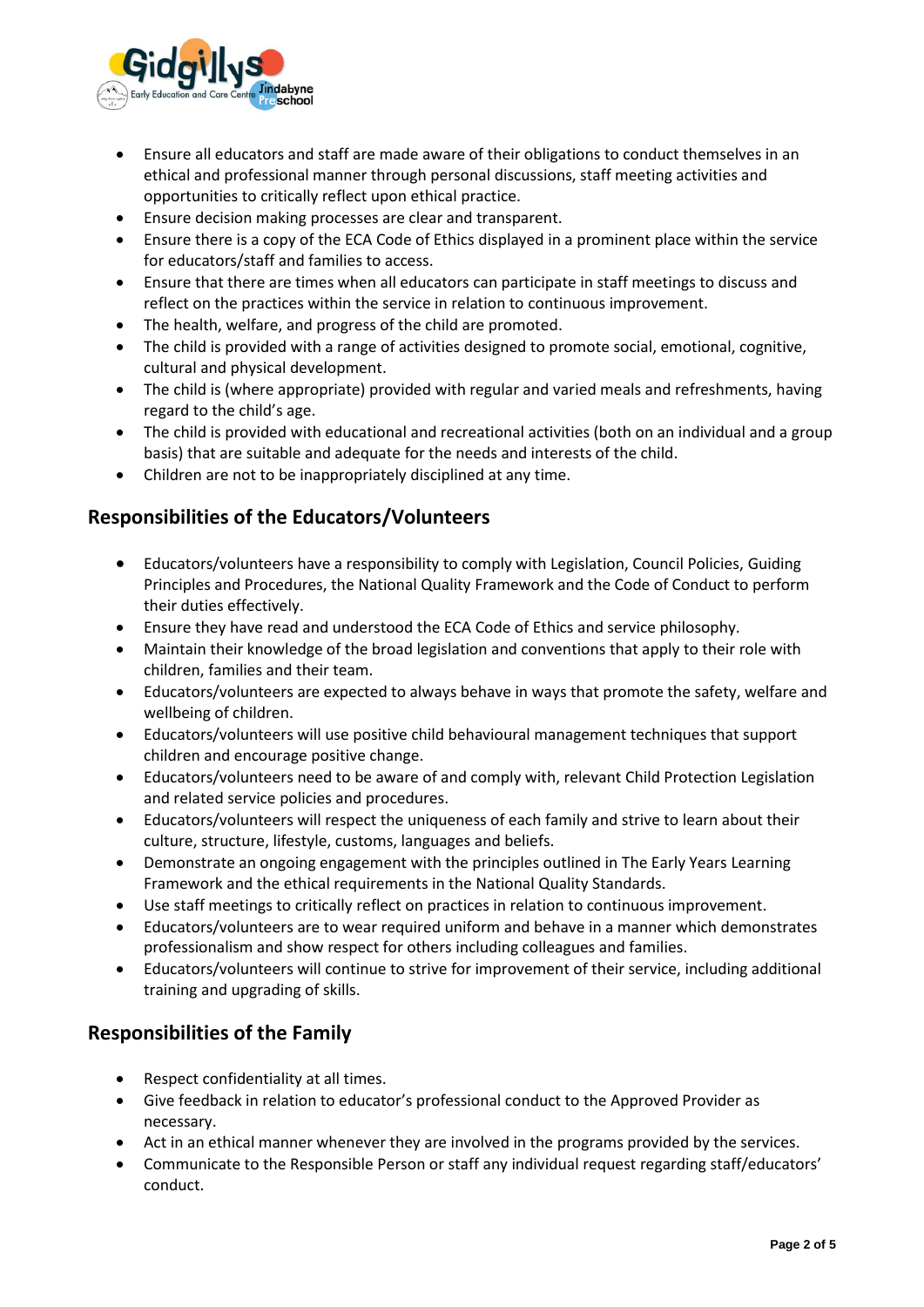

- Families must have a professional attitude and display appropriate behaviour at all times. Staff must be treated with respect regardless of the situation.
- Parents, families & guardians are to raise all grievances in a mature and polite manner with the Centre Director. Grievances can be reported via telephone, in person or in writing (written or emailed).
- Parents, families & guardians will not approach educators, children or members of their family in an aggressive, abusive or violent manner.
- Where matters cannot be resolved through the staff at the service the Nominated Supervisor should escalate the matter to the Approved Provider. Families are encouraged to communicate any issues they have to the management of the service in a professional manner.
- Families are not to offer bribes or offer any gratuity to the service staff for any reason.
- Using inappropriate behaviour could put your child's position at the service at risk of being cancelled.

# **Responsibilities of the Children**

- Where age appropriate, children must accept responsibility for their own behaviour.
- Children are encouraged to be respectful and polite to everyone, this including other children, educators, parents, visitors, volunteers and members of the public.
- Children will be treated as individuals with respect and courtesy.
- Children will display age/ability appropriate behaviour at all times. Behaviours that are offensive or threatening to others will be addressed in accordance with Behaviour Guidance policy
- Children will treat all equipment with care.
- Children will be educated and cared for according to the National Quality Framework.
- Children will be protected from physical danger, intimidation and discrimination.
- Unacceptable behaviour could result in position at the service being jeopardised.

# **Professional Boundaries**

#### **Unacceptable Communication**

| Inappropriate comments or swearing                 |
|----------------------------------------------------|
| Inappropriate pet names (nick names)               |
| Vilification or humiliation                        |
| Jokes or innuendo of a sexual nature               |
| Obscene gestures and language                      |
| Correspondence of a personal nature via any medium |

#### **Unacceptable Physical Contact**

| Unwarranted touching of a child or young person personally or with objects         |  |  |
|------------------------------------------------------------------------------------|--|--|
| Corporal punishment (physical discipline, smacking)                                |  |  |
| Initiating, permitting or requesting inappropriate or unnecessary physical contact |  |  |
| (massage, kisses, tickling games)                                                  |  |  |
| Inappropriate use of physical restraint                                            |  |  |
| Grabbing children by the arms, pulling children around by arms                     |  |  |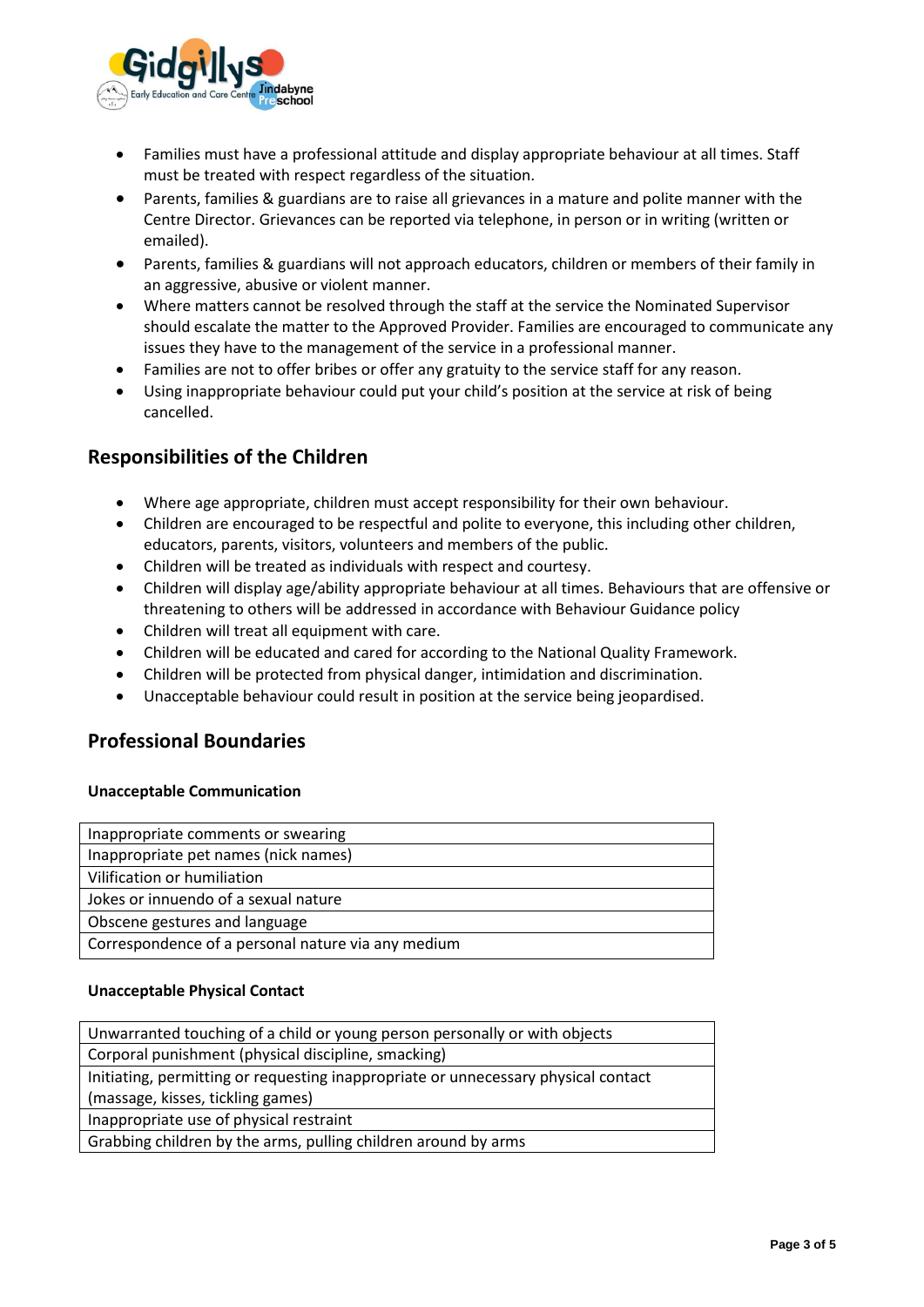

#### **Inappropriate Situations**

Inviting/allowing/encouraging children and young people to attend the educator home Allowing children access to the educator's personal internet locations (Social Media) Attending children's homes or their social gatherings unless approved by management Being alone with a child outside of the educators' responsibility Entering change rooms or toilets occupied by children when supervision is not required

# **Related Statutory Obligations & Considerations**

**Australian Children's Education and Care Quality Authority (ACECQA) -** www.acacqa.gov.au **Australia Childhood Foundation** www.childhood.org.au

**Early Childhood Australia Code of Ethics** http://www.earlychildhoodaustralia.org.au/ourpublications/eca-code-ethics/

**Children (Education and Care Services) National Law (NSW) 104a**

https://www.legislation.nsw.gov.au/#/view/act/2010/104a/full

**Education and Care Services National Regulations**

https://www.legislation.nsw.gov.au/#/view/regulation/2011/653

#### **UN Convention on the Rights of the Child**

https://www.unicef.org.au/Upload/UNICEF/Media/Our%20work/childfriendlycrc.pdf

# **Amendment History**

| Date                            | Amendment                 | <b>Notes of mendment</b>           |
|---------------------------------|---------------------------|------------------------------------|
| 18 <sup>th</sup> September 2018 | <b>Policy created</b>     |                                    |
| 6 <sup>th</sup> November 2018   | Added volunteer signature | Page 5 added for volunteers        |
| 13 <sup>th</sup> January 2020   | Reviewed                  | N/A                                |
| 29 <sup>th</sup> January 2020   | Reviewed & amended        | <b>Grammar errors fixed</b>        |
|                                 |                           | <b>Formatting</b>                  |
|                                 |                           | <b>NQS &amp; Regulations Added</b> |

This policy will be updated to ensure compliance with all relevant legal requirements every year. Appropriate consultation of all stakeholders (including staff and families) will be conducted on a timely basis. In accordance with Regulation 172 of the *Education and Care Services National Regulation*, families of children enrolled will be notified at least 14 days and their input considered prior to any amendment of policies and procedures that have any impact on their children or family.

| Date:            | 29th January 2020                         |
|------------------|-------------------------------------------|
| Version:         | 004                                       |
| Last Amended By: | Kylie Showman & Natalie Payne             |
| Next Review:     | January 2021                              |
| Position:        | Nominated Supervisor & Educational Leader |